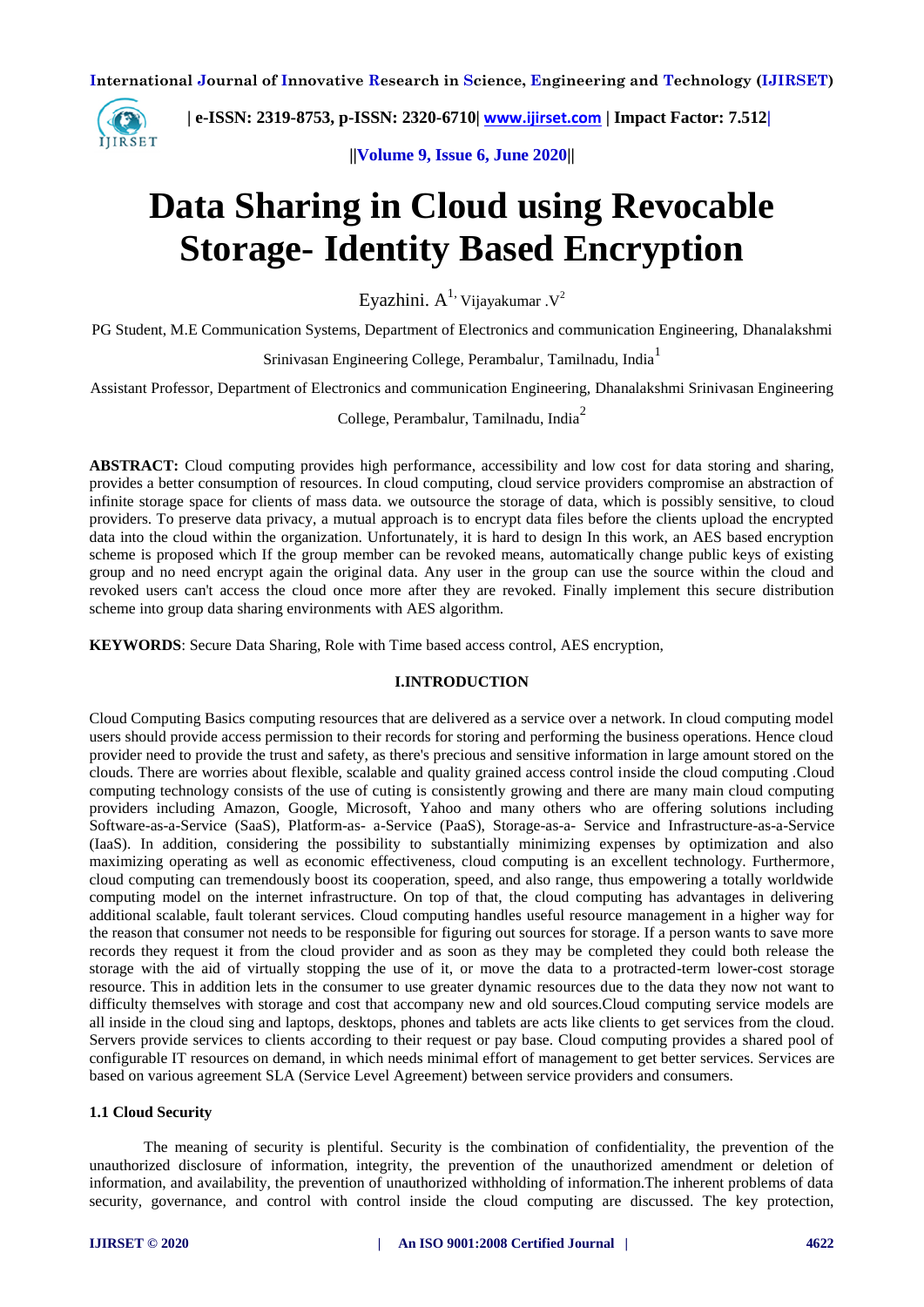

# **| e-ISSN: 2319-8753, p-ISSN: 2320-6710| [www.ijirset.com](http://www.ijirset.com/) | Impact Factor: 7.512|**

#### **||Volume 9, Issue 6, June 2020||**

privateness, and true issues in the existing environment of cloud computing and assist customers to understand the tangible and intangible threats associated with its use. According to the authors, there are three essential ability threats in cloud computing, particularly, security, privateness, and trust. Security performs a critical role inside the current technology of long dreamed vision of computing as a application. It divided into further types called protection approaches, server tracking or tracing, data confidentiality, and avoids malicious insiders' illegal operations and carrier hijacking.

A information security framework for cloud computing networks is proposed. The authors especially mentioned the security issues associated with cloud information storage. There are also some patents approximately the statistics storage safety techniques. Give a survey on secure cloud computing for essential infrastructure. A security and privacy framework for RFID in cloud computing was proposed for RFID technology integrated to the cloud computing, which will combine the cloud computing with the Internet of Things.

#### **1.2 Data Integrity**

Data integrity is one of the maximum crucial elements in any information storage. Generally, data integrity defines defensive statistics from unauthorized deletion, modification, or fabrication. Managing entity's admittance and rights to specific organization resources guarantees that precious records and services are not abused, misappropriated, or stolen. Data integrity is without difficulty executed in a standalone gadget with a single database. Data integrity in the standalone system is maintained via database constraints and transactions, which is usually finished by a database management system (DBMS). Transactions ought to observe ACID (atomicity, consistency, isolation, and durability) properties to ensure integrity of data. Most databases help ACID transactions and might maintain information integrity. Authorization is used to control the access of data. It is the mechanism through which a device determines what stage of access permission to a selected authenticated person should must comfortable resources managed by way of the system.

#### **1.3 Data Confidentiality**

Data confidentiality is crucial for customers to store their personal or private information inside the cloud. Authentication and access permission techniques are used to make certain data confidentiality. The data confidentiality, authentication, and access manipulate issues in cloud computing will be addressed with the aid of growing the cloud reliability and trustworthiness. Because the users do no longer accept as true with the cloud providers and cloud storage service carriers are absolutely not possible to remove ability insider danger, it is very risky for users to save their sensitive records in cloud storage immediately. Simple encryption is faced with the important thing management problem and cannot guide complex necessities along with query, parallel change, and fine- grained authorization.

#### **II.RELATED WORK**

 Chard, et.al,.[1] Online relationships in social networks are often based on real world relationships and can therefore be used to infer a level of trust between users. Here advise leveraging those relationships to shape a dynamic "Social Cloud," thereby permitting customers to proportion heterogeneous resources within the context of a social network. In further improvement, the inherent socially corrective mechanisms called incentives and disincentives are can be used to permit a cloud-based framework for long term sharing with decrease privacy concerns and protection overheads than are determined in traditional cloud environments. Due to the precise nature of the Social Cloud, a social market place is proposed as a method of regulating sharing. The social market is novel, as it uses each social and financial protocol to facilitate trading. The social storage cloud implementation consists of two concurrent financial markets, published price and reverses auctions. In the reverse auction (gentle) market, a consumer can specify their storage requirements and then submit a public sale request to the social garage cloud. The consumer's buddies then bid to provide the asked storage. The auction mechanisms used are based on the DRIVE Meta scheduler. In particular, a reverse auction protocol plug-in is used, because the dominant bidding approach (reality telling) is socially centric. It also means that "antisocial" behavior such as counter speculation is fruitless. Yang, et.al,.[2] In proposed method, let the server compute the proof as an intermediate value of the verification (calculated by the challenge stamp and the linear combinations of data blocks), such that auditor could use intermediate value to verify the auditing proof. Therefore, this method can greatly reduce the computing loads of the auditor by moving it to the cloud server. To improve the performance of an auditing system, apply the Data Fragment Technique and Homomorphic Verifiable Tags in our method. The fragment technique can lessen quantity of information tags, such that it may lessen the storage overhead and enhance the storage performance. By using the homomorphic verifiable tags, no matter what number of information blocks are challenged, the server responses the sum of data blocks and the product of tags to the auditor,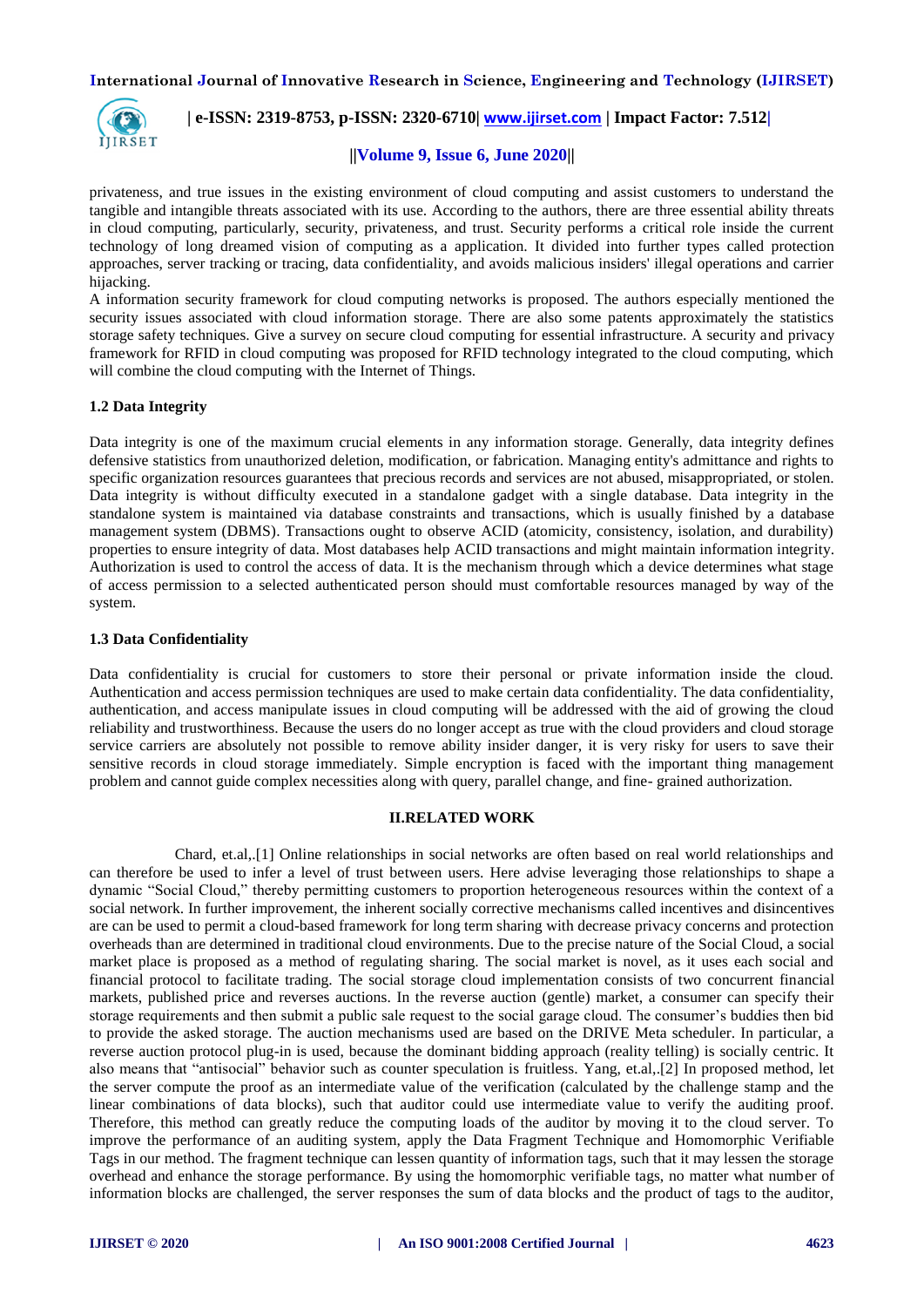

# **| e-ISSN: 2319-8753, p-ISSN: 2320-6710| [www.ijirset.com](http://www.ijirset.com/) | Impact Factor: 7.512|**

## **||Volume 9, Issue 6, June 2020||**

whose length is constant and equal to other information block. Thus, it reduces the conversation cost. Wang, et.al,.<sup>[3]</sup> In this process, enhance the safety of ID-primarily based ring signature via presenting forward security: If a secret key of any person has been compromised, all previous generated signatures that include this consumer still stay valid. This belongings is particularly critical to any huge scale statistics sharing system, as it's far impossible to ask all records proprietors to re-authenticate their statistics despite the fact that a mystery key of one single user has been compromised. Motivated by means of the practical desires in data sharing, we proposed a brand new notion called Forward Secure ID-Based Ring Signature. It permits an ID-based fully ring signature scheme to have forward security. It is the primary in the literature to have this feature for ring signature in ID- primarily based setting. Our scheme gives unconditional anonymity and may be confirmed forward-relaxed unforgeable within the random oracle model, assuming RSA trouble is difficult. Our scheme could be very efficient and does no longer require any pairing operations. This scheme might be very beneficial in lots of different sensible packages, specially to the ones require person privacy and authentication, such as ad-hoc based network communication, e-commerce activities and smart grid.Huang, et.al,.[4] Data sharing with a massive number of individuals should recollect numerous problems, including performance, data integrity and privateness of data owner. Ring signature is a promising candidate to construct an anonymous and authentic data sharing device. It lets in a records owner to anonymously authenticate his records which may be put into the cloud for storage or evaluation cause. Yet the important costly certificates verification in the conventional public key infrastructure (PKI) setting will become a bottleneck for this solution to be scalable. Identity-based (ID-primarily based) ring signature, which removes the method of certificate verification, can be used rather. In this paper, also enhance the safety of ID- primarily based ring signature by way of supplying ahead security: If a secret key of any person has been compromised, all preceding generated signatures that consist of this user nevertheless stay valid. This property is particularly critical to any big scale data sharing environment, as it is not possible to invite all data owners to re- authenticate their information despite the fact that a secret key of single user has been compromised. Propose a new perception known as Forward Secure ID-based Ring Signature, that's an critical tool for building value-powerful real and nameless data sharing system: For the primary time, we offer formal definitions on ahead comfortable ID-based ring signatures; right here present a concrete layout of ahead relaxed ID based ring signature.Chu, et.al,.[5] Describe new public- key crypto systems which produce steady- length ciphertexts such that green delegation of decryption rights for any set of ciphertexts is viable. The novelty is that one can aggregate any set of secret keys and lead them to as compact as a single key, however encompassing the energy of all the keys being aggregated. In different words, the secret key holder can launch a consistent-size aggregate key for bendy alternatives of ciphertext set in cloud storage, however the different encrypted documents outdoor the set stay confidential. This compact combination key can be easily sent to others or be saved in a smart card with very limited relaxed storage. The sizes of ciphertext, public-key, and grasp-secret key and combination key in our KAC schemes are all of constant length. The public storage parameter has length linear in the number of ciphertext instructions, but most effective a small a part of it is wished on every occasion and it is able to be fetched on call for from big cloud storage. Previous solutions may get a similar assets offering a constant-size decryption key, however the lessons want to comply to some pre- described hierarchical relationship. Our work is flexible in the feel that this constraint is removed, this is, no special relation is needed between the training.

#### **III.EXISTING METHODOLOGIES**

 Cloud storage is one of the most important services in cloud computing, which enables the interconnection of all types of electronic products. Group data sharing has many practical applications, such as electronic health networks, wireless body area networks, and electronic literature in libraries. There are two ways to share data in cloud storage. The first is a one-to-many pattern, which refers to the scenario where one client authorizes access to his/her data for many clients. The second refers to a many-to-many pattern, this defines a situation in which many clients in the common group should authorize access to their data for many clients at the same time. Fig 3 Identity Based Encryption In existing work, proposed a revocable-storage identity-based encryption (RS-IBE), which can provide the forward/backward security of ciphertext by introducing the functionalities of user revocation and ciphertext update simultaneously.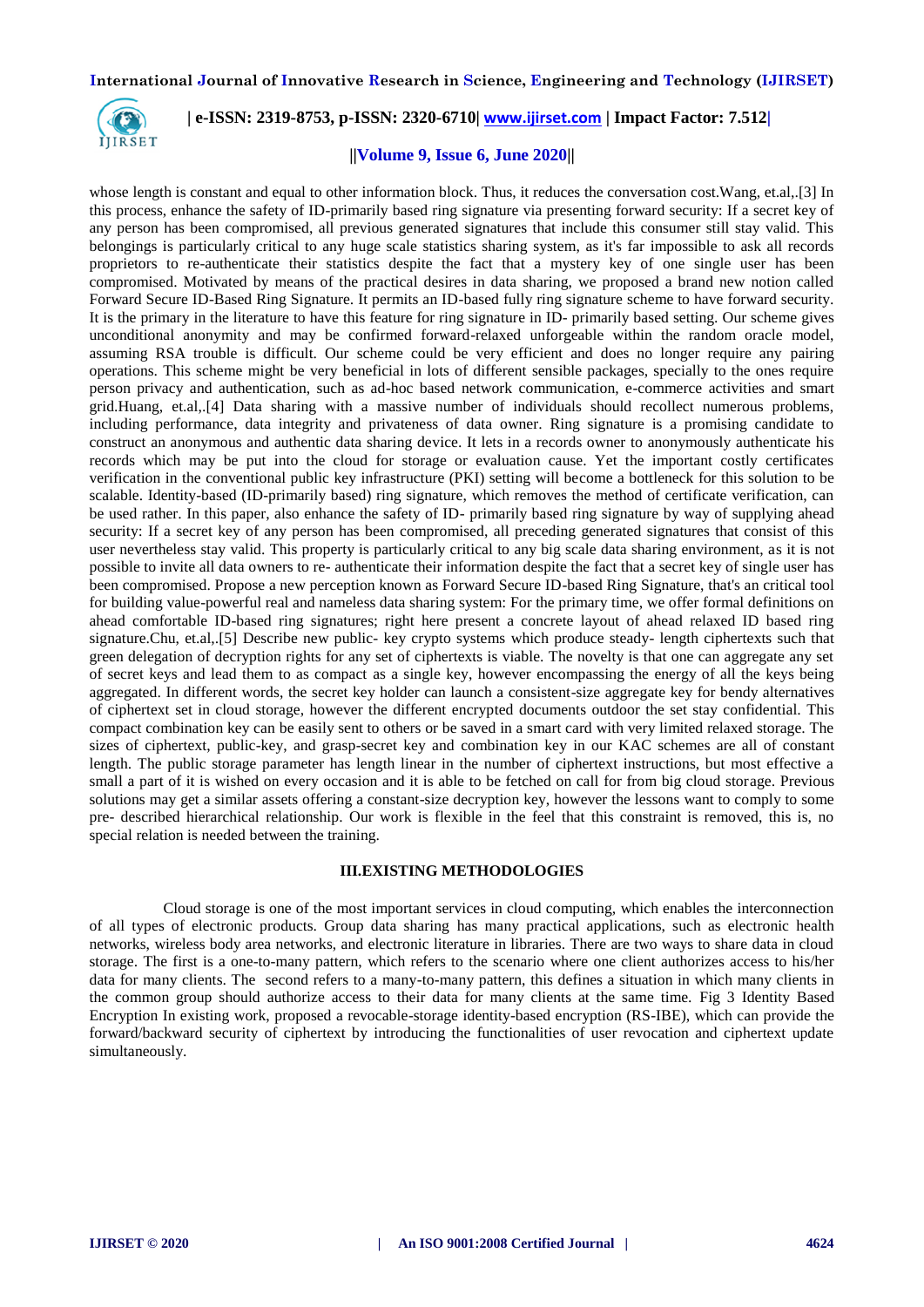

 **| e-ISSN: 2319-8753, p-ISSN: 2320-6710| [www.ijirset.com](http://www.ijirset.com/) | Impact Factor: 7.512|**

**||Volume 9, Issue 6, June 2020||** 



Fig 3 Architecture Diagram RS-IBE

#### **3.1 IBE**

 Identity Based Encryption (IBE) takes a effective approach to the problem of encryption key management. IBE can use any string as a public key, enabling data to be protected without the need for certificates. Identity-based systems allow any user to generate a public key from a known identity value such as an ASCII string. A trusted third party is denoted by Private Key Generator (PKG) that generates the corresponding private keys. The PKG first provides a master public key, and then provide the corresponding master private key. Given the master public key, any user can compute a public key corresponding to the identity ID by combining the master public key with the identity value. To acquire a corresponding personal key, the user authorized to apply the identity ID contacts the PKG, which uses the master key to generate the personal key for Identity ID. Thus, users may additionally encrypt messages with out a earlier distribution of keys among individual contributors. This is useful in instances wherein pre-distribution of authenticated keys is inconvenient or

#### **3.2 Architecture Diagram RS-IBE**

The non-revocable data sharing system can provide confidentiality and backward secrecy. Furthermore, the method of decrypting and re-encrypting all the shared data can ensure forward secrecy. However, this brings new challenges. Note that the process of decrypt-then reencrypt necessarily involves users' secret key information, which makes the overall data sharing system vulnerable to new attacks. In general, the effect of secret key need to be restrained to best common decryption, and it is inadvisable to replace the cipher textual content periodically through the usage of secret key. Another challenge comes from efficiency. To update the cipher text of the shared data, the data provider has to frequently carry out the procedure of download-decrypt-reencrypt-upload. This process brings great communication and computation cost, and thus is cumber some and undesirable for cloud users with low capacity of computation and storage.

## 3.3 **Secure Group Data Sharing With User Revocation**

To enable data sharing in the Cloud, it is essential that only authorised users are able to get access to data stored in the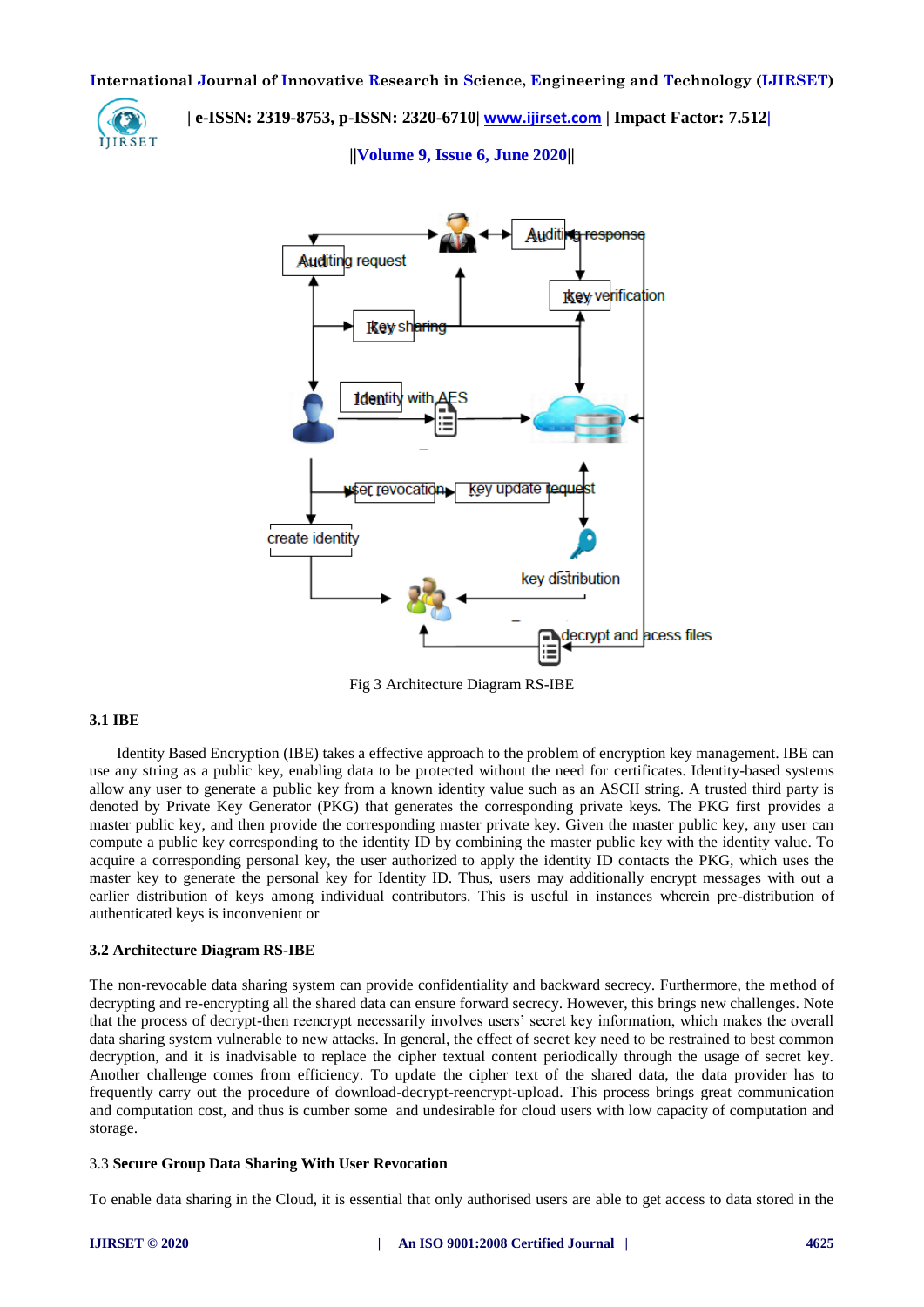

# **| e-ISSN: 2319-8753, p-ISSN: 2320-6710| [www.ijirset.com](http://www.ijirset.com/) | Impact Factor: 7.512|**

# **||Volume 9, Issue 6, June 2020||**

Cloud. Figure 4.1 demonstrates the Secure Group Sharing in Cloud. When the data owner desires to share their data in to a group, he/she sends the secret key used for data encryption to every member of the organization. Any of the institution participants can then get the encrypted data from the Cloud and decrypt the information using the secret key and for this reason group member does now not require the interference of the data owner. The hassle in this approach is that it's far inefficient. When the data owner receives back the access rights from a member of the institution, that member have to no longer be capable of access to the corresponding data. Since the unauthorized member of the organization now also has the data access key. So the data owner has to change the key using the process of re-encrypt the data. When the data is re-encrypted, data owner must give out the new key to the remaining customers in the group and that is computation inefficient.

## **IV.RESEARCH METHODOLOGY**

## **4.1 AES Encryption**

The AES cipher is also referred to as the block cipher. No a success attack has been noted on AES. Some advantages of AES are smooth to enforce on eight-bit processors and powerful implementation on 32-bit structure processors. AES encryption isperformed in multiple rounds. Each round has 4 vital steps in conjunction with sub- byte, shift row, mix column and upload round key. Sub-byte is the substitution of bytes the use of lookup-up table. Shift row is the shifting of rows consistent with byte duration. Mix column is multiplication over Galois subject matrix. Finally, inside the upload round key step, the output matrix of blend column is XORed with the round key. The wide variety of rounds used for encryption is predicated upon at the critical issue size. For a 128-bit key, these 4 steps are applied to 9 rounds, wherein the 10th round does not take into account the aggregate column step. Since all steps are recursive, decryption is the alternative of encryption.

## **4.2 Algorithm Procedure**

The set of regulations begins with an Add round key diploma observed via the usage of 9 rounds of 4 degrees and a tenth round of 3 ranges. This applies for each encryption and decryption with the exception that each degree of spherical the decryption set of policies is the inverse of its counterpart in the encryption set of rules. The four ranges are as follows:

- 1. Substitute bytes
- 2. Shift rows
- 3. Mix Columns
- 4. Add Round Key

The 10th spherical in reality leaves out the Mix Columns stage. The first nine rounds of the decryption algorithm include the following:

- 1. Inverse Shift rows
- 2. Inverse Substitute bytes
- 3. Inverse Add Round Key
- 4. Inverse Mix Columns

Again, the tenth round leaves out the Inverse Mix Columns degree. Each of those degrees will now be taken into consideration in extra element.

#### **4.3 Data Sharing Framework**

In this module, create a local Cloud and provide priced abundant storage services. The users can add their data within the cloud, wherein the cloud storage can be made at ease. However, the cloud is not fully depended on by users for the reason that CSPs are very probably to be outside of the cloud customers' depended on area. Proposed secure data sharing framework provides communication between group owner and group members. Group Owner takes charge of followings,

- 1. System parameters generation
- 2. User registration
- 3. User revocation
- 4. Revealing the original identity of outsourced data owner.

Therefore, the group owner is fully trusted by the other parties. The Group owner is the admin. The group owner has